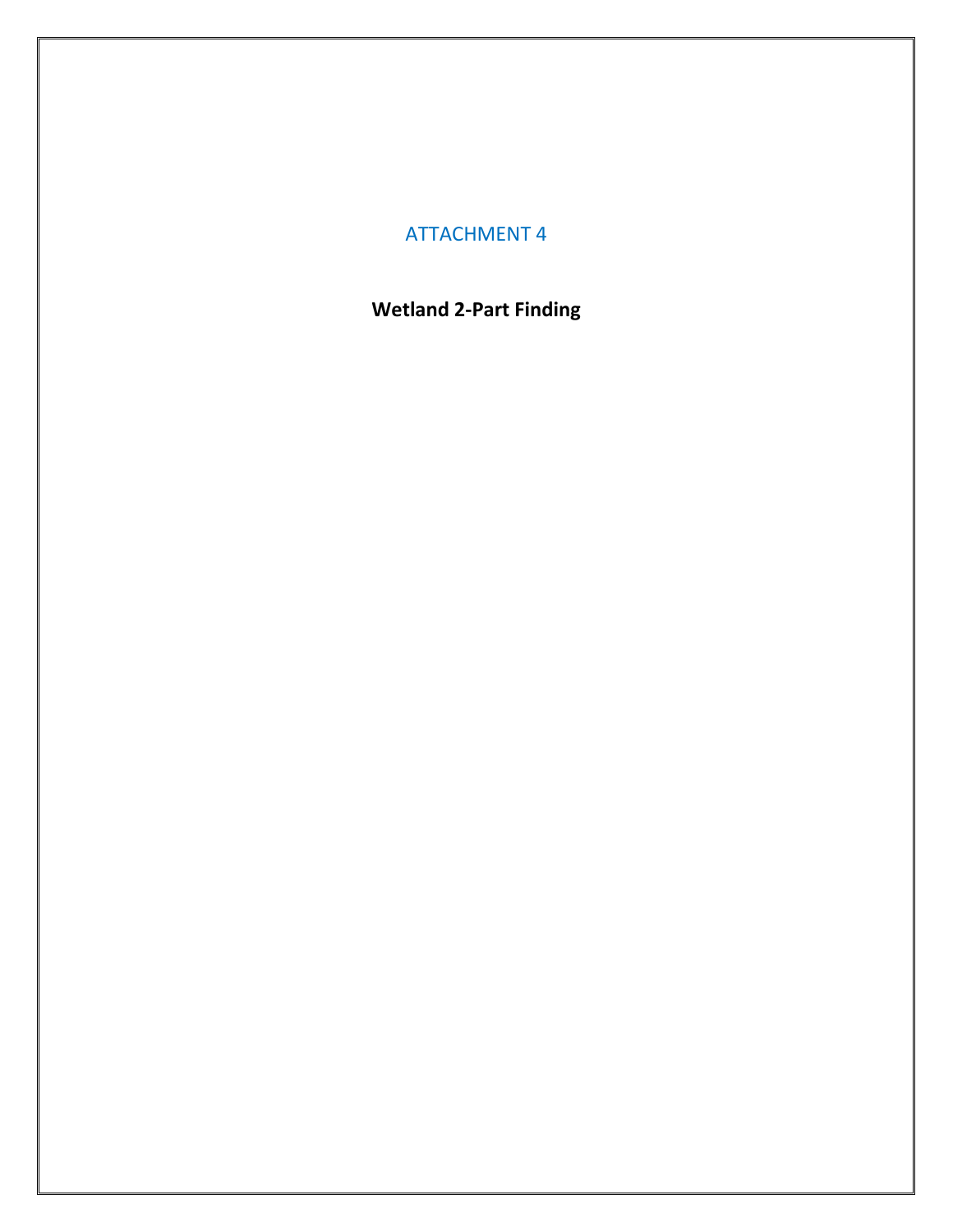# **MAN** DEPARTMENT OF

# **Wetland Impact Assessment & Two-Part Finding Form**

# **Project Description**

**S.P. Number:** S.P. 8680-173 **County:** WrightCounty **Project Name:** I-94 Reconstruction from TH 24in Clearwater **Watershed:** Mississippi River- St. Cloud (17) to the CSAH 37 in Albertville

*HcPCi is in the final design stages for a 15-mile segment of I-94 between Monticello and Clearwater (SP 8680-173). The Environmental Assessment (EA) – including this Wetland Impact Assessment & Two-Part Finding Form (Form) – for SP 8680-173 was approved and signed by MnDOT on January 9, 2019 and by FHWA on January 10, 2019. MnDOT's Negative Declaration of Impacts / Finding of Fact and Conclusion was issued April 12, 2019. The FHWA's Finding of No Significant Impact (FONSI) was issued May 8, 2019.*

*During the design-build process, two Alternative Technical Concepts (ATC 2 and ATC 3) were proposed by HcPCi and conditionally approved by MnDOT on April 16, 2019 and April 26, 2019, respectively. The following is a revised Form documenting the impacts of the Proposed Alternative which improves the primary and secondary needs of the project above the previously approved Preferred Alternative within the EA.*

The overall project includes the I-94 corridor from TH 24 in Clearwater to CSAH 37 in Albertville. The 24.2-mile corridor was divided into four segments where Segment 1 was from Clearwater to Hasty, Segment 2 was from Hasty to Monticello, Segment 3 was from Monticello to CSAH 18 and Segment 4 was from CSAH 18 to CSAH 37 in Albertville. While social, economic, and environmental impacts were evaluated for the entire corridor, the current construction project only includes Segments 1 and 2, which is reflected in this Form.

The project will include the addition of a third lane in both directions of I-94 between Clearwater and Albertville, in Wright County. Throughout Segments 1 and 2, bituminous overlay, unbonded concrete overlay (UBOL) and concrete pavement reconstruction would be used to improve the poor pavement condition. The Proposed Alternative would provide a bituminous overlay and widening of I-94 in Segment 1. A short section of reconstruction would be required in Segment 1 to transition the median width from Segment 2. In Segment 2, the Proposed Alternative would incorporate both reconstruction and UBOL, providing new concrete pavement.

Segments 1 and 2 from Clearwater to Monticello was programmed for construction during 2019 - 2021 as SP 8680- 173 and was LET on May 23, 2019.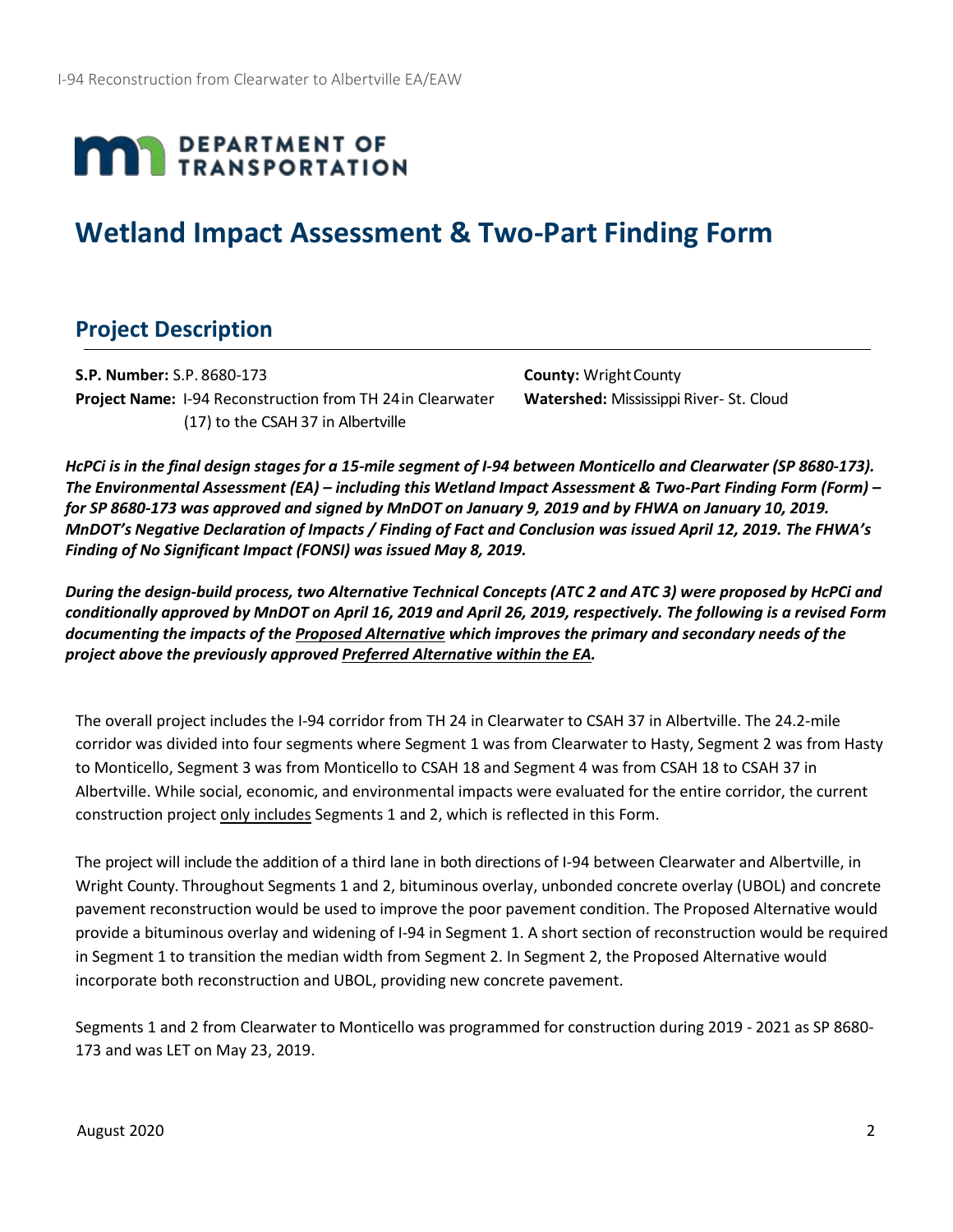# **Purpose and Need**

The purpose of this project is to provide a long-term solution for highway users by improving pavement conditions and freight movement, while enhancing traffic mobility on I-94 between Clearwater and Monticello. MnDOT has identified a number of factors justifying the need for the I-94 Albertville to Clearwater Improvement Project. The needs have been categorized by primary, secondary, and additional considerations. MnDOT recognizes that some of these needs may differ by segment.

*Primary needs* include the primary transportation problems of the project corridor. The primary needs that have been examined include:

- Improve poor pavement conditions: *Pavement conditions along segments of I-94 are deteriorating and reaching the end of theirservice life*
- Maintain freight mobility: *Two lanes in each direction must remain open during construction in order to maintain efficient traffic flow for freight and commutertraffic*

*Secondary needs* are other transportation problems that may be able to be addressed at the same time as primary needs. The secondary needs that have been examined include:

- Address geometric deficiencies that restrict traffic flow: *Traffic mobility is being compromised due to narrow inside shoulders.*
- Repair or replace degraded stormwater infrastructure: *Stormwater drainage infrastructure along the corridor has reached theend of its service life or needs maintenance*

*Additional considerations* are elements that are not central to the purpose and need of the project but are important criteria for evaluating build alternatives, including:

• Environmental considerations such as wetland impacts and right-of-way acquisition

# **Overview: Total Wetland Impacts**

The EA/EAW addresses permanent wetlands impacts. Permanent wetland impacts result in a loss in the quantity, quality or biological diversity of a wetland and will not be restored to pre-project conditions and functions within 90 days of the impact occurrence. Temporary wetland impacts will be repaired, rehabilitated, or restored to existing conditions within 90 days of the impact occurrence. The regulatory agencies will determine whether an impact to an aquatic resource is permanent or temporary. Temporary impacts will be addressed through the permitting process.

#### **Table 1. Total Permanent Impacts – Proposed Alternative**

| Type                                                                           | <b>Permanent Impacts (Acres or Square Feet 1)</b> |
|--------------------------------------------------------------------------------|---------------------------------------------------|
| <b>Wetland basins</b>                                                          | 0.378                                             |
| Ditches with wetlands in the bottom (WCA <sup>*</sup> and USACE <sup>*</sup> ) | 0                                                 |
| Ditches with wetlands in the bottom (USACE only)                               | 2.755                                             |
| <b>Other Aquatic Resources</b>                                                 | 0.077                                             |

\*US Army Corps of Engineers \* Wetland Conservation Act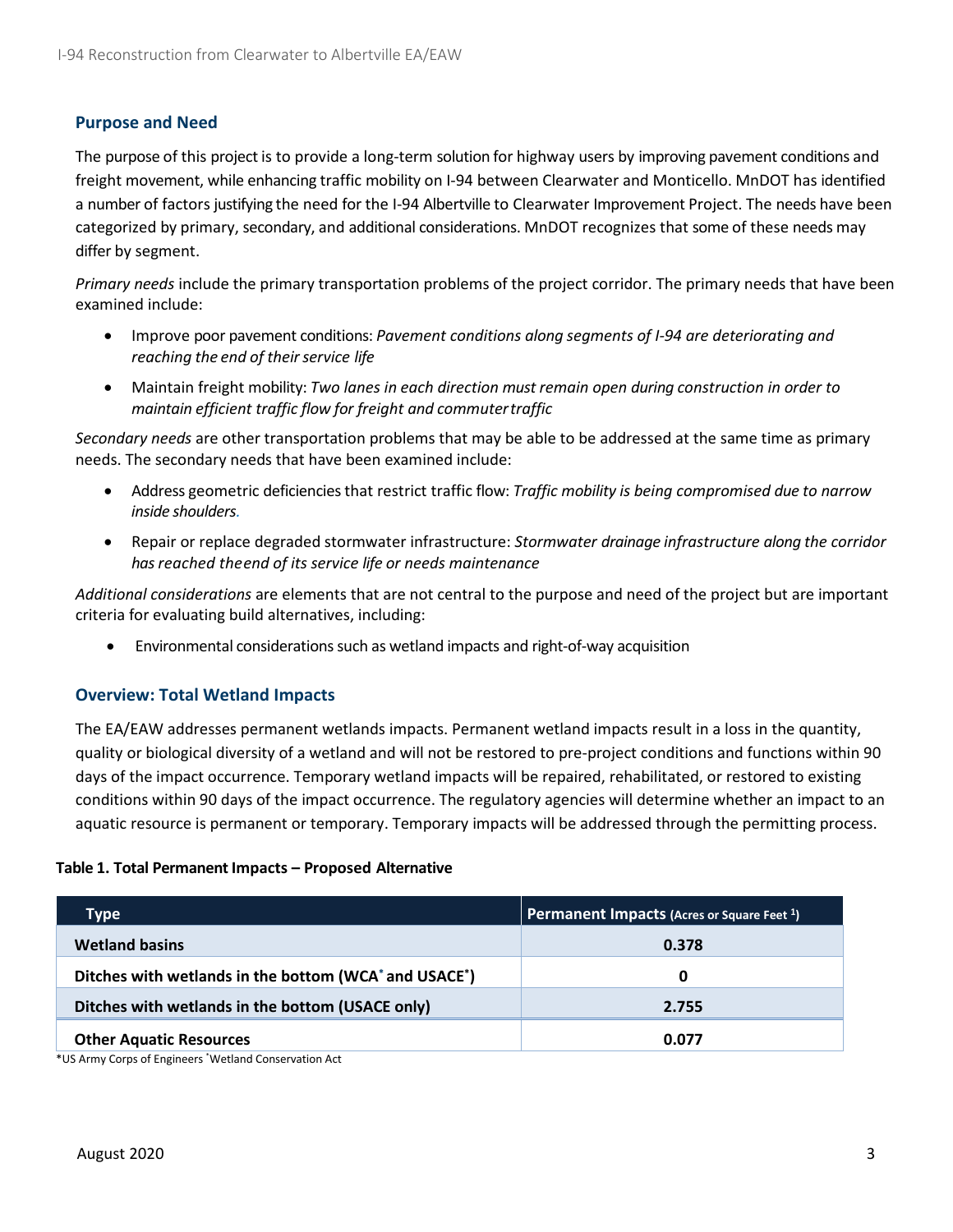# **Location of Wetlands in Project Area**

A Level [1](#page-3-0) Wetland Delineation was completed to identify wet ditches using a routine off-site delineation method.<sup>1</sup> This method was applied for safety reasons due to high traffic volumes. The boundaries of the digitized wet ditches were similar based on topographic relief and visual observations of similar vegetative communities and landscape position to nearby field delineated wet ditches. The digitized ditches were field verified during the summer of 2017. Only wet ditches within the median, including #25, #55, #56, and #58 were completed using the Level 1 method.

Level 2 Delineations were completed for wetlands with proposed permanent impacts. A Level 2 Delineation is based on a field survey of vegetation, soil, and hydrology characteristics, following procedures described in the U.S. Army Corps of Engineers Wetlands Delineation Manual (Technical Report Y-87-1, 1987) and in accordance with the methods identified in the Interim Regional Supplement to the Corps of Engineers Wetland Delineation Manual: Midwest Region (Interim Regional Supplements) as required by both the Minnesota Wetland Conservation Act and Section 404 of the Clean Water Act. All aquatic resources except wet ditches #25, #55, #56, and #58 were delineated using the Level 2 method.

#### **Table 2. Aquatic Resource Overview**

| Type                                                | <b>Total Areas (Acres)</b> |
|-----------------------------------------------------|----------------------------|
| <b>Wetland basins</b>                               | 4.49                       |
| Ditches with wetlands in the bottom (WCA and USACE) | 0                          |
| Ditches with wetlands in the bottom (USACE only)    | 4.54                       |
| <b>Other Aquatic Resources</b>                      | 0.80                       |

<span id="page-3-0"></span>August 2020 4  $1$  Level 1 methodology consisted of a desktop analysis utilizing aerial photography, National Wetland Inventory mapping, soil data, and topography, among other data sources.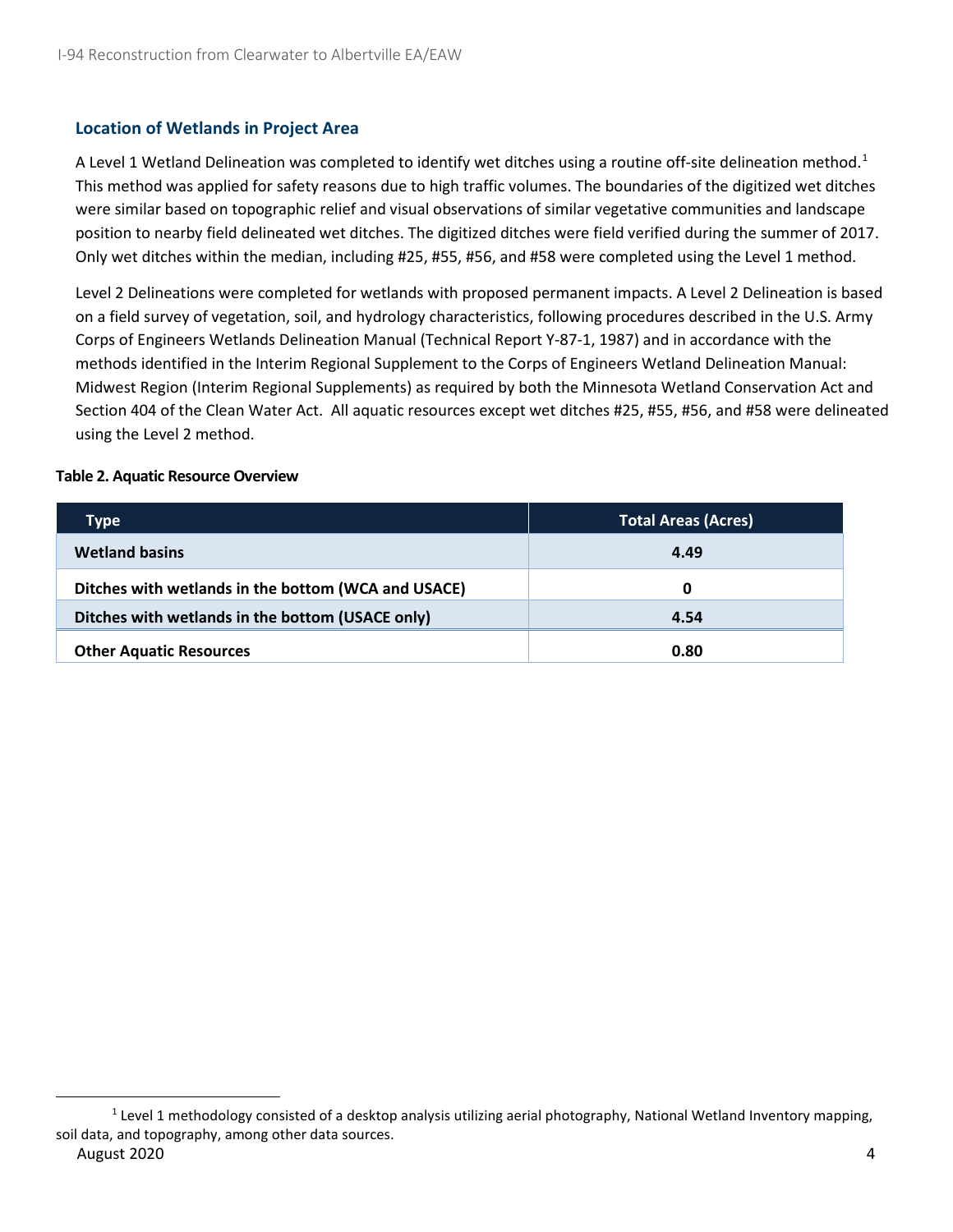# **PART 1: Avoidance Alternatives**

This section presents the alternatives evaluation process, alternatives that were evaluated for the project but were rejected from further consideration, and alternatives that remain under consideration. Alternatives were developed and evaluated based on their ability to meet the project purpose and needs and perform across evaluation criteria (i.e. additional considerations). The proposed project maintains I-94 in its current alignment. No alternatives were evaluated that would relocate the freeway as this would have substantial social, environmental, and economic impacts.

# **Alternatives Considered but Rejected**

A variety of build alternatives were developed that tried to meet the purpose and need of the project. In order to maintain two lanes of traffic in each direction during construction, temporary and permanent third lanes were investigated to determine feasible construction staging. As cost estimates were compared along with other design factors such as drainage infrastructure and future maintenance, it was clear that temporary construction lanes were not cost effective if extended along the entire corridor. Thus, the alternatives described here considered a permanent third travel lane in each travel direction, but differed based on the direction of the widening, whether to the inside (toward the median) or to the outside, and to the degree of roadbed disturbance (overlay vs full reconstruction).

# **No Build Alternative**

The no-build alternative assumes I-94 remains as-is and pavement management continues as needed. This alternative would not maintain two lanes of traffic in each direction during maintenance activities. Lane closures result in major delays and back-ups causing unreliable travel times and inefficient mobility for freight traffic. It has been determined as described above that for this roadway segment, the RQI is below the terminal value and has reached the end of its service life. This alternative does not meet the full purpose of the project and needs of the I-94 corridor and was therefore rejected from further consideration.

# **Overlay Alternatives**

Three alternatives were developed that would have maintained the current road alignment, conducted pavement rehabilitation via an unbonded concrete overlay, and constructed a new third lane. The third lane would have been constructed by building a consistent road base to the existing I-94 lanes and adding a concrete overlay to ensure the road profile was maintained across all travel lanes. The overlay options would have required some full reconstruction, specifically, lowering the road profile at bridges to account for the raised elevation resulting from the overlay. The overlay alternatives were initially considered low-cost options; however, through preliminary engineering and cost estimates, it was discovered they did not provide adequate drainage with a rural ditch section, did not allow room for standard inside shoulder widths, and required greater impacts to right of way needed and wetland impacts.

#### **Alternative A: Overlay with Widening to the Inside**

Alternative A would have added two 12-foot lanes, one eastbound and one westbound, to the inside of the existing road alignment. The alternative was dismissed because the resulting median would have been narrow, approximately 28 feet wide and less than 2 feet deep, providing limited width and flow capacity for drainage functions.

#### **Alternative B: Overlay with Widening to the Outside**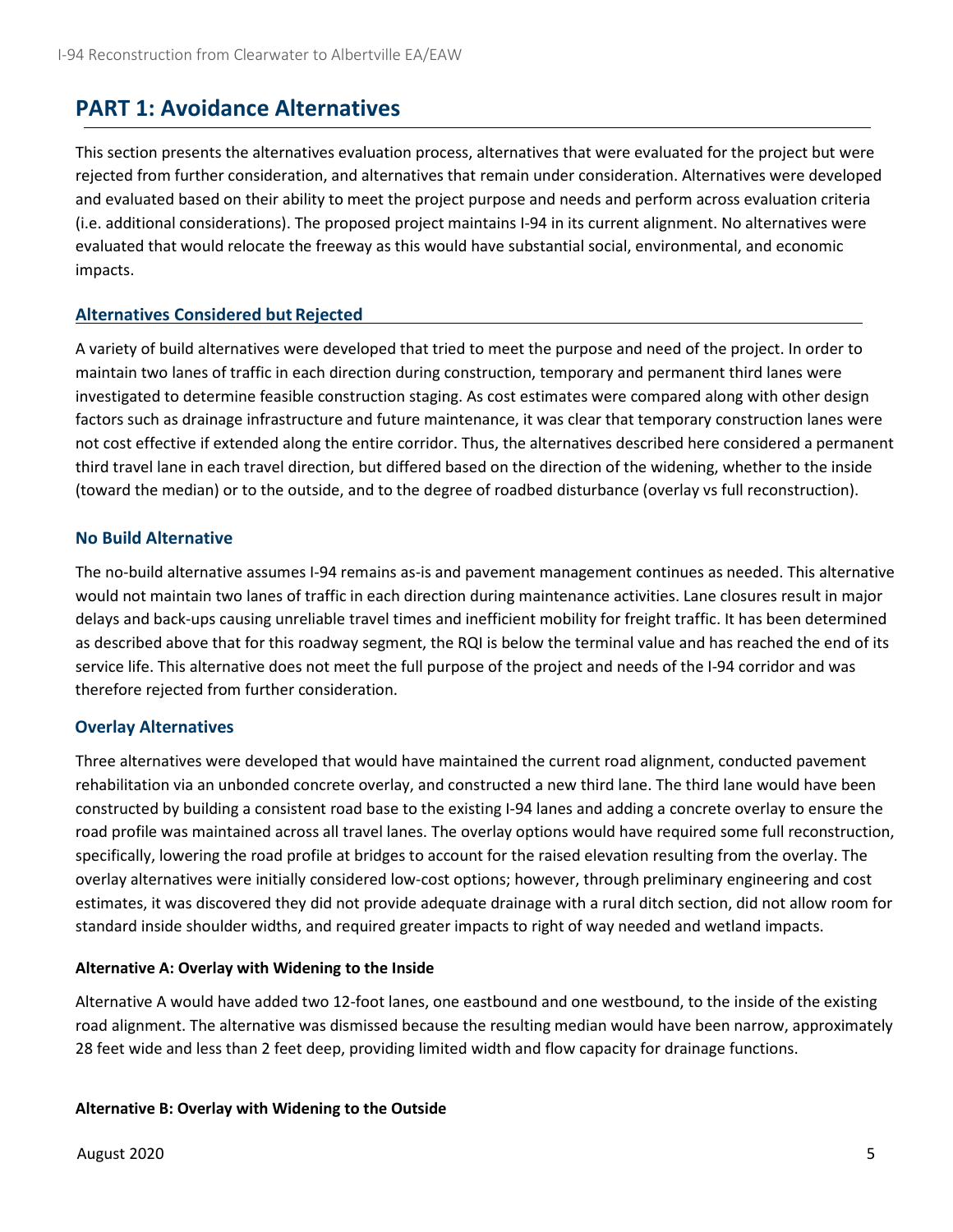Alternative B would have added two 12-foot lanes, one eastbound and one westbound, to the outside of the existing road alignment. The alternative was dismissed for Segment 2 because the resulting environmental impacts to wetlands would have been higher than Alternative A because most wetlands are beyond the outside shoulder where widening would occur, and approximately 1.35 acres of temporary easements would be needed for construction. The alternative was viewed as viable in Segment 1 between TH 24 and CSAH 8 in Hasty because there were minor wetland impacts (less than 0.15 acres) and no right-of-way impacts.

### **Alternative C: Overlay with Widening to the Westbound Inside and Eastbound Outside**

Alternative C was developed in response to the drainage issues of Alternative A and the environmental issues of Alternative B. It would have added two 12-foot lanes, one to the inside along the westbound direction and one to the outside of the eastbound direction. Environmental and drainage issues were still present, but to a lesser degree than Alternatives A and B. The alternative was viewed as the best overlay option but was eventually dismissed when considering the maintenance costs associated with an overlay life cycle of pavement.

# **Full reconstruction alternatives**

Full reconstruction alternatives were developed with the understanding that they could result in a higher construction cost but result in a greater pavement life, meaning less future pavement rehabilitation costs. The reconstruction would allow roadway alignment shifts if needed to avoid or minimize some environmental impacts which would not be practical with overlay options.

#### **Alternative E1: Full Reconstruction with 4-foot Paved Median Shoulder**

Alternative E1 was identical to Alternative C in terms of the location of lane additions. This alternative, like overlay options A through C, would have allowed for a 4-foot median shoulder (5.5 feet usable width). In coordination with maintenance and emergency services entities, it was concluded that a 4-foot shoulder was not wide enough to avoid impacts to the inside lane of traffic during emergency and maintenance situations; therefore, this option was dismissed as it would not meet the maintain freight/traffic mobility needs of the project.

# **Alternative E2 Full Reconstruction with 10.5-foot Paved Median Shoulder**

Alternative E2 would have resulted in a full reconstruction of the corridor, centered on the existing median. This reconstruction would have allowed for a 12-foot inside shoulder (including 1.5-foot aggregate) which would allow for all lanes of traffic to remain open, even during maintenance or emergency situations. The alternative was dismissed because the difference in environmental impacts would have been substantial (i.e. over 4 acres of wetland impact).

# **Alternatives Under Consideration**

There are two "Build" alternatives considered, the *Preferred Alternative* (from the previously approved EA) and the *Proposed Alternative*.

# **Preferred Alternative**

August 2020 6 The Preferred Alternative would provide a bituminous overlay (UBOL was programmed for the future) of I- 94 with widening to the outside between Clearwater and Hasty (Segment 1) and a full reconstruction of I-94 between Hasty and Monticello (Segment 2) as an urban section with a concrete median barrier. Theoverlay and reconstruction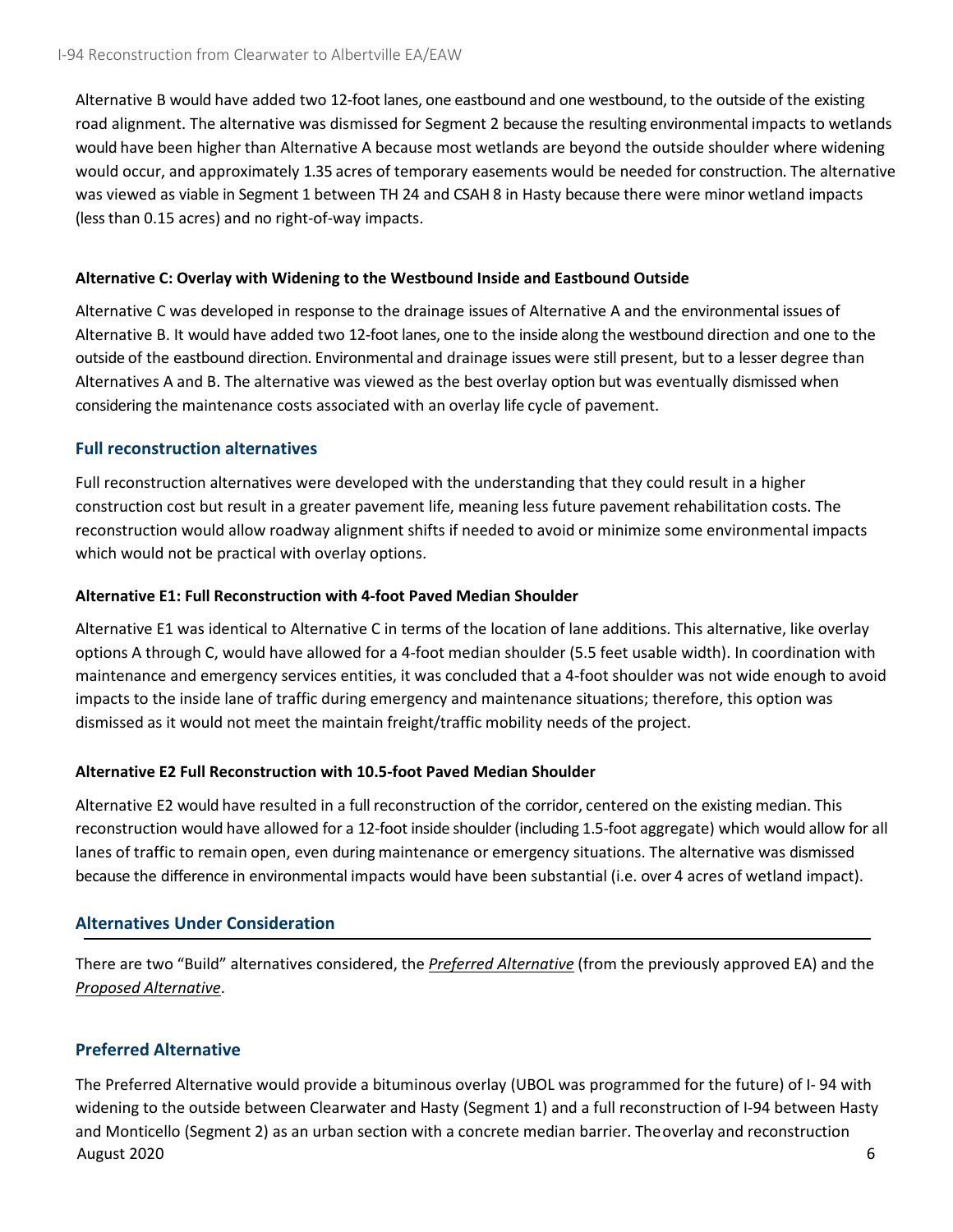would address the primary need of the project which is improving poor pavement condition. In both segments, an additional 12-foot travel lane would be added in each travel direction. The proposed typical section includes three 12 foot travel lanes, a 10-foot inside shoulder, and a 10-foot paved outside shoulder in each direction. The addition of a third travel lane would allow the corridor to maintain two travel lanes in each direction during construction in order to maintain traffic flow for freight and commutertraffic.

The Preferred Alternative proposed a continuous concrete median barrier for the length of Segment 2. Barrier would be placed 10 feet outside the nearest travel lane in either direction, as required per design standards. The rigid concrete barrier is necessary as no deflection into the opposing roadway can be permitted in the narrow median configuration.

The Preferred Alternative addresses a secondary need of the project by repairing or replacing degraded stormwater infrastructure. In Segment 1 the existing vegetated median ditch would be maintained, and drainage functions would remain largely unchanged. Culverts and aprons found to be degraded or not operating as intended would be modified or improved to restore functionality. In Segment 2, a continuous concrete median barrier would be constructed to separate the two travel directions. New storm sewer would replace the stormwater drainage function of the existing vegetated median ditch in Segment 2. A total of seven stormwater management areas would also be constructed.

The Preferred Alternative would have a total of 2.19 acres of permanent impacts to wetlands and wet ditches. This alternative would acquire 2.77 acres of right-of-way as permanent easement for two stormwater ponds.

# **Proposed Alternative**

The Proposed Alternative would incorporate two methods of roadway construction to improve the primary and secondary needs of this project and achieve MnDOT's desire for a long-term solution for I-94. Throughout Segments 1 and 2, bituminous overlay, UBOL and concrete pavement reconstruction would be used to improve the poor pavement condition. The proposed typical section includes three 12-foot travel lanes, a 10-foot paved inside shoulder, and a 10-foot paved outside shoulder in each direction. The Proposed Alternative offers a median width of 60-66 feet with the majority of Segment 2 proposed as 66 feet. HTCB is proposed in the median a minimum of four feet from the paved shoulder edge and a minimum of eight feet from the median ditch bottom.

Drainage functions would remain largely unchanged in both Segments 1 and 2. In Segment 1, between Clearwater and Hasty, median ditch depths and widths will be maximized to the extent possible. In Segment 2, between Hasty and Monticello, the existing vegetated median ditch would be improved to have a minimum depth of 4-feet and a minimum bottom width of 8-feet to store and convey stormwater. Specific improvements per segment are detailed below.

The Proposed Alternative would provide a bituminous overlay and widening of I-94 in Segment 1, the same as the Preferred Alternative. A short section of reconstruction would be required in Segment 1 to transition the median width from Segment 2. A short reconstruction section would also be required under the Grover Avenue Bridge to maintain vertical clearance.

In Segment 2, the Proposed Alternative would incorporate both reconstruction and UBOL, providing new concrete pavement. An UBOL would be used for most of I-94 eastbound, except under overpasses where reconstruction would be completed to maintain the required vertical clearance. The eastbound roadway would remain on the existing alignment but would be widened to the outside shoulder to accommodate the third travel lane.

The majority of I-94 westbound would be reconstructed. The westbound roadway would be shifted outward by 6 feet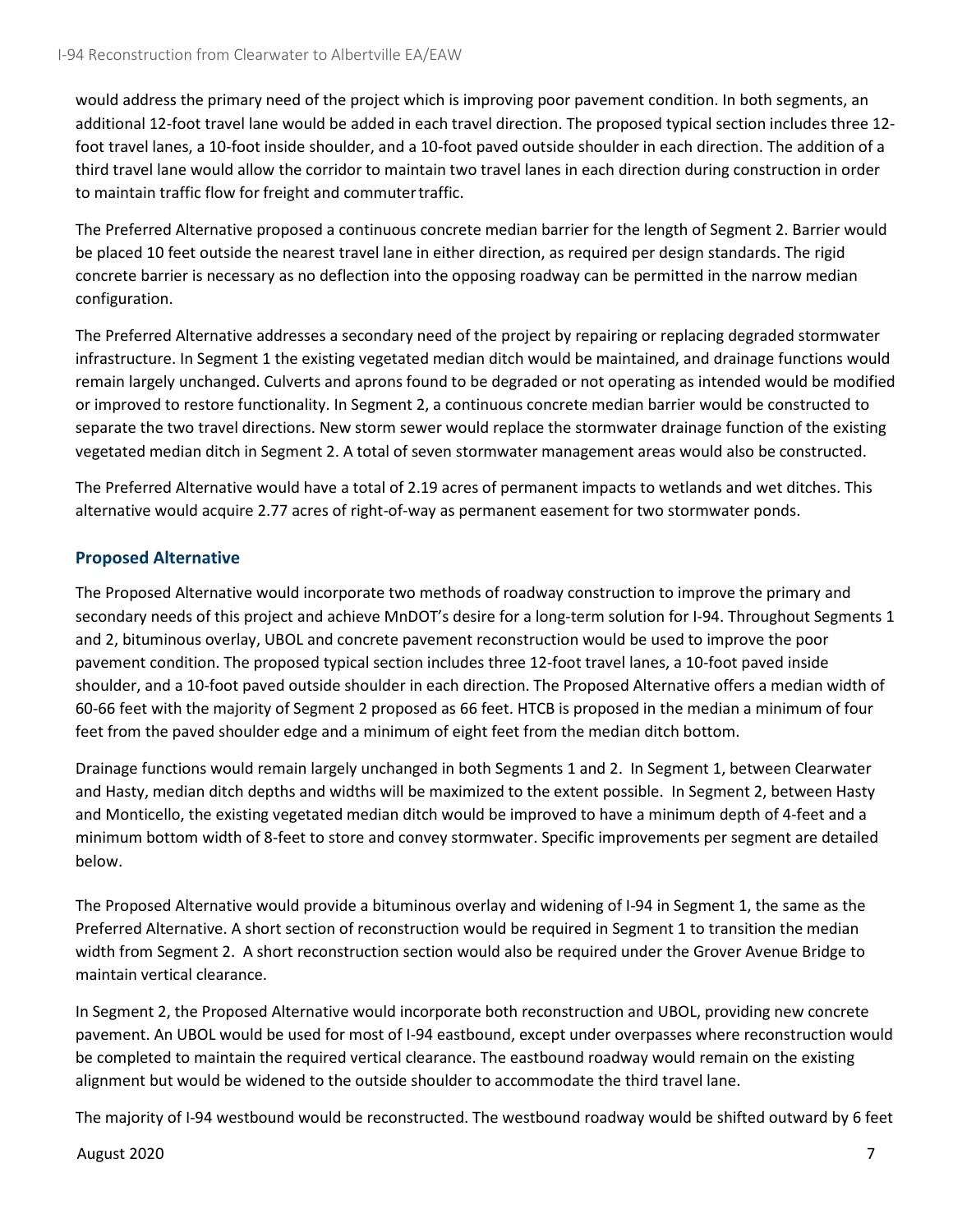in areas of reconstruction accommodating a wider and deeper median ditch. This would also accommodate the third travel lane. UBOL would occur in areas of I-94 westbound where moisture susceptible soils have been identified to maintain the structure of the existing roadbed. This is primarily west of the Enfield Rest Area.

The Proposed Alternative would have a total of 3.133 acres of permanent impacts to wetlands and wet ditches. This alternative would also acquire 2.77 acres of right-of-way as permanent easement for two stormwater ponds.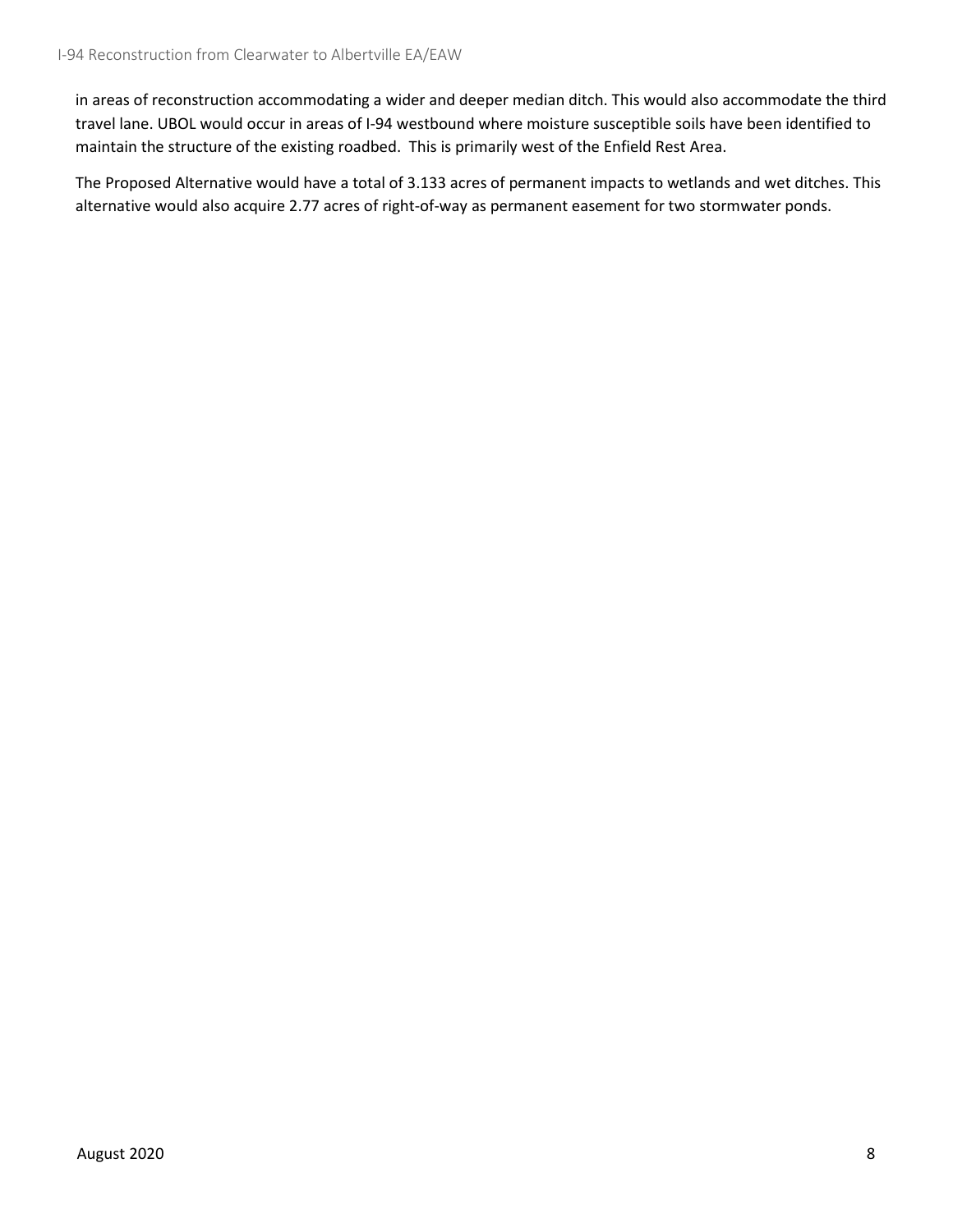# **PART 2: Minimization Measures**

It was not feasible to completely avoid all wetland impacts resulting from this proposed improvement. Wetland impacts that are unavoidable have been minimized to the extent practicable without compromising design, contributing to the safe, reliable, and efficient use of I-94. To minimize wetland impacts with the Proposed Alternative, the following minimization measures have been used:

- 10 feet wide paved inside and outside shoulders (10.5 isstandard).
- 1:4 reduced inslopes (1:6 is standard).
- 1:3 inslopes protected by guardrail at:
	- Wetland #2
	- Wetland #30
	- Wetland #32
- Profile adjustments at:
	- Wetland #2
	- Wetland #6
	- Wetland #9
- Roadway realignment minimizing wetland impactsat:
	- Wetland #9
	- Wetland #32
- Stormwater treatment areas have been designed to use existing stormwater best management practice (BMP) locations and avoid wetland impacts where possible. In total, 13 drainage areas between Clearwater and Monticello were evaluated for stormwater management. Areas were eliminated due to drainage limitations (i.e. not located in suitable location to receive stormwater runoff), insufficient right - of-way availability, or the presence of wetlands. Seven areas have been identified that met most or all of the siting criteria. In order to limit wetland impacts, two of these areas have been located in areas proposed for right-of-way acquisition.
- One of the remaining management areas is located in proximity to a wetlands #1, 1A and 2. Design efforts were made to avoid these impacts but, due to the current level ofdata available at this stage of design, the size of this pond could not be modified to avoid wetland while maintaining BMP functions. The size and orientation of the pond has been reduced to the extent possible. The location of the pond has been situated to avoid larger wetland impacts near Fish Creek.

Table 4 below identifies the anticipated wetland impacts for the proposed alternative concept. Anticipated impacts are based on Proposed Alternative construction limits. The Proposed Alternative is anticipated to result in 3.210 acres of permanent aquatic resource impacts, including: 0.378 acres of wetland impacts, 2.755 acres of wet ditch impacts, and 0.077 acres of tributary impacts. All impacts within construction limits are identified as permanent impacts. Temporary impacts during construction have been estimated at 0.024 acres to one wetland and will be included in the permit application review process with details on restoration plans.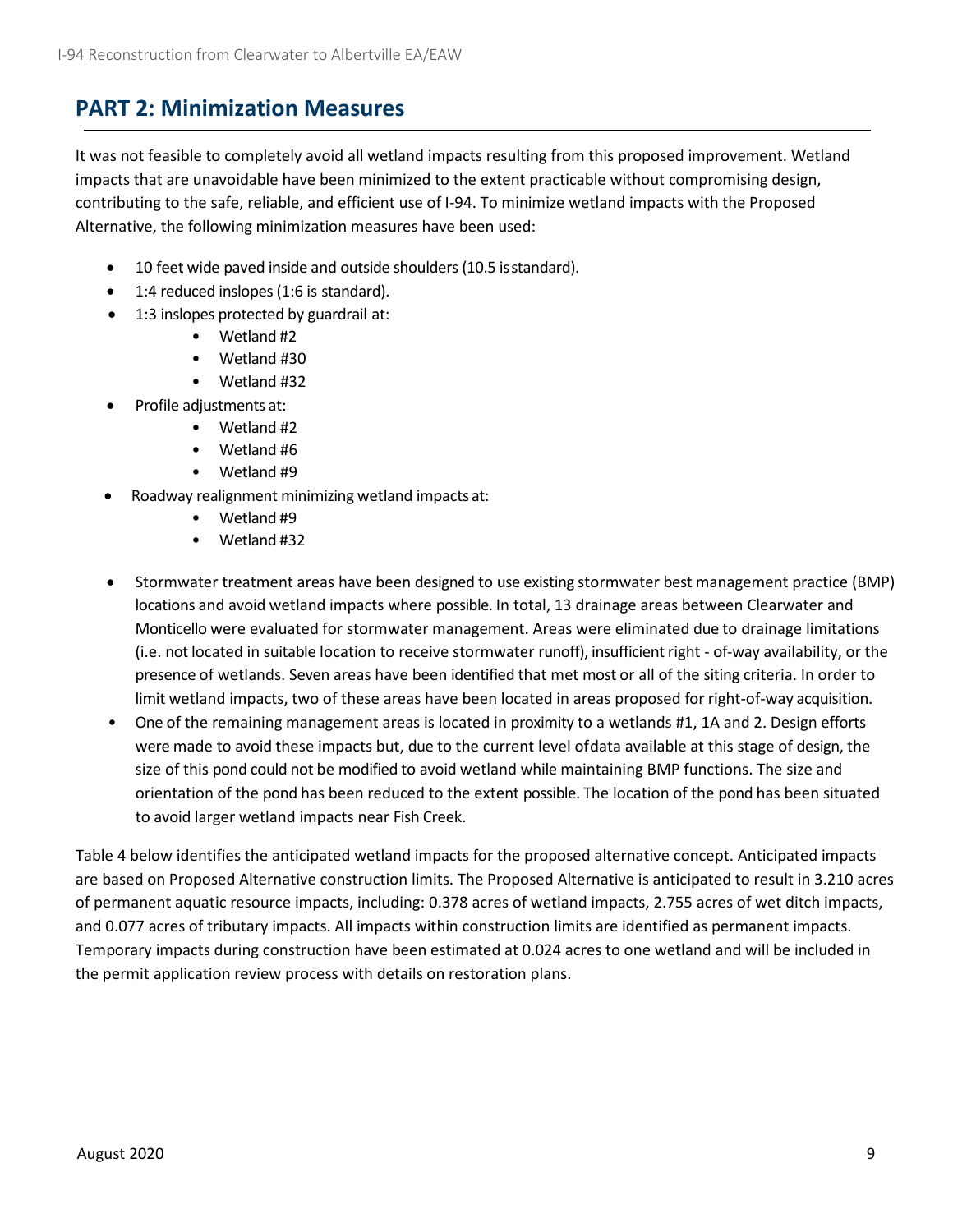# **Table 4. Wetlands within the Project Area (Level 1 Wetland Delineation)**

| <b>Basin ID</b>    | Section,<br>Township,<br>Range | <b>Circ</b><br>39 | <b>Wetland Type/</b><br><b>Basin Size</b><br><b>Permitting</b><br><b>Existing Plant</b><br>(Acres)<br><b>Jurisdiction</b><br><b>Community Type(s)</b><br>(USACE, DNR,<br>WCA) |      | <b>Size of Permanent</b><br><b>Impact of the Proposed</b><br><b>Alternative (Acres or</b><br>SF) |               |
|--------------------|--------------------------------|-------------------|-------------------------------------------------------------------------------------------------------------------------------------------------------------------------------|------|--------------------------------------------------------------------------------------------------|---------------|
| <b>Wetland #1</b>  | S7, T122N, R26N                | $\overline{2}$    | 0.01<br>Fresh (Wet) Meadow                                                                                                                                                    |      | USACE, WCA                                                                                       | 0.011         |
| <b>Wetland #1A</b> | S7, T122N, R26N                | $\overline{2}$    | Fresh (Wet) Meadow                                                                                                                                                            | 0.01 | USACE, WCA                                                                                       | 221 SF        |
| Wetland #2         | S7, T122N, R26N                | $\overline{3}$    | <b>Shallow Marsh</b>                                                                                                                                                          | 0.20 | USACE, WCA                                                                                       | 0.133         |
| Wetland #6-2       | S20, T122N, R26W               | 3                 | <b>Shallow Marsh</b>                                                                                                                                                          | 0.52 | USACE, WCA                                                                                       | <b>18 SF</b>  |
| Wetland #9         | S21, T122N, R26W               | $\overline{3}$    | <b>Shallow Marsh</b>                                                                                                                                                          | 0.50 | USACE, WCA                                                                                       | 0.048         |
| Wetland #11        | S21, T122N, R26W               | $\overline{2}$    | Fresh (Wet)<br>Meadow                                                                                                                                                         | 0.03 | USACE, WCA                                                                                       | 95 SF         |
| Wetland #14        | S26, T122N, R26W               | $\overline{2}$    | Fresh (Wet)<br>Meadow                                                                                                                                                         | 0.02 |                                                                                                  | 258 SF        |
| Wetland #15-1      | S26, T122N, R26W               | 3                 | <b>Shallow Marsh</b><br>0.38                                                                                                                                                  |      | USACE, WCA                                                                                       | 317 SF        |
| Wetland #16        | S26, T122N, R26W               | $\overline{3}$    | <b>Shallow Marsh</b>                                                                                                                                                          | 0.25 | USACE, WCA                                                                                       | 84 SF         |
| Wetland #17        | S2 T122N, R26W                 | 3                 | <b>Shallow Marsh</b>                                                                                                                                                          | 0.15 | USACE, WCA                                                                                       | 0.046         |
| Wetland #30-1      | S4, T121N, R25W                | 3                 | <b>Shallow Marsh</b>                                                                                                                                                          | 0.31 | USACE, WCA                                                                                       | 351 SF        |
| Wetland #30-2      | S4, T121N, R25W                | 3                 | <b>Shallow Marsh</b>                                                                                                                                                          | 0.31 | USACE, WCA                                                                                       | 0.027         |
| Wetland #32-1      | S3, T121N, R25W                | $\overline{3}$    | <b>Shallow Marsh</b>                                                                                                                                                          | 0.13 | USACE, WCA                                                                                       | 158 SF        |
| Wetland #32-2      | S3, T121N, R25W                | 3                 | <b>Shallow Marsh</b>                                                                                                                                                          | 0.13 | USACE, WCA                                                                                       | 0.034         |
| Wetland #33        | S4, T121N, R25W                | 3                 | <b>Shallow Marsh</b>                                                                                                                                                          | 0.05 | USACE, WCA                                                                                       | 399 sf        |
| Wetland #34        | S30, T122N, R25W               | 3                 | <b>Shallow Marsh</b>                                                                                                                                                          | 0.01 | USACE, WCA                                                                                       | <b>72 SF</b>  |
| Wetland #36        | S25, T122N, R26W               | 6                 | Shrub Carr                                                                                                                                                                    | 0.02 | USACE, WCA                                                                                       | 96 SF         |
| Wetland #39B       | S26, T122N, R26W               | $\overline{2}$    | Fresh (Wet) Meadow                                                                                                                                                            | 0.33 | USACE, WCA                                                                                       | 142 SF        |
| Wetland #41        | S26, T122N, R26W               | $\overline{2}$    | Fresh (Wet) Meadow                                                                                                                                                            | 0.28 | USACE, WCA                                                                                       | 0.022         |
| Wetland #42        | S26, T122N, R26W               | 6                 | Shrub Carr                                                                                                                                                                    | 0.10 | USACE, WCA                                                                                       | 122 SF        |
| Wetland #44        | S26, T122N, R26W               | 3                 | <b>Shallow Marsh</b>                                                                                                                                                          | 0.40 | USACE, WCA                                                                                       | <b>111 SF</b> |
|                    |                                |                   |                                                                                                                                                                               |      | Total<br>Permanent<br>Impacts:                                                                   | 0.378         |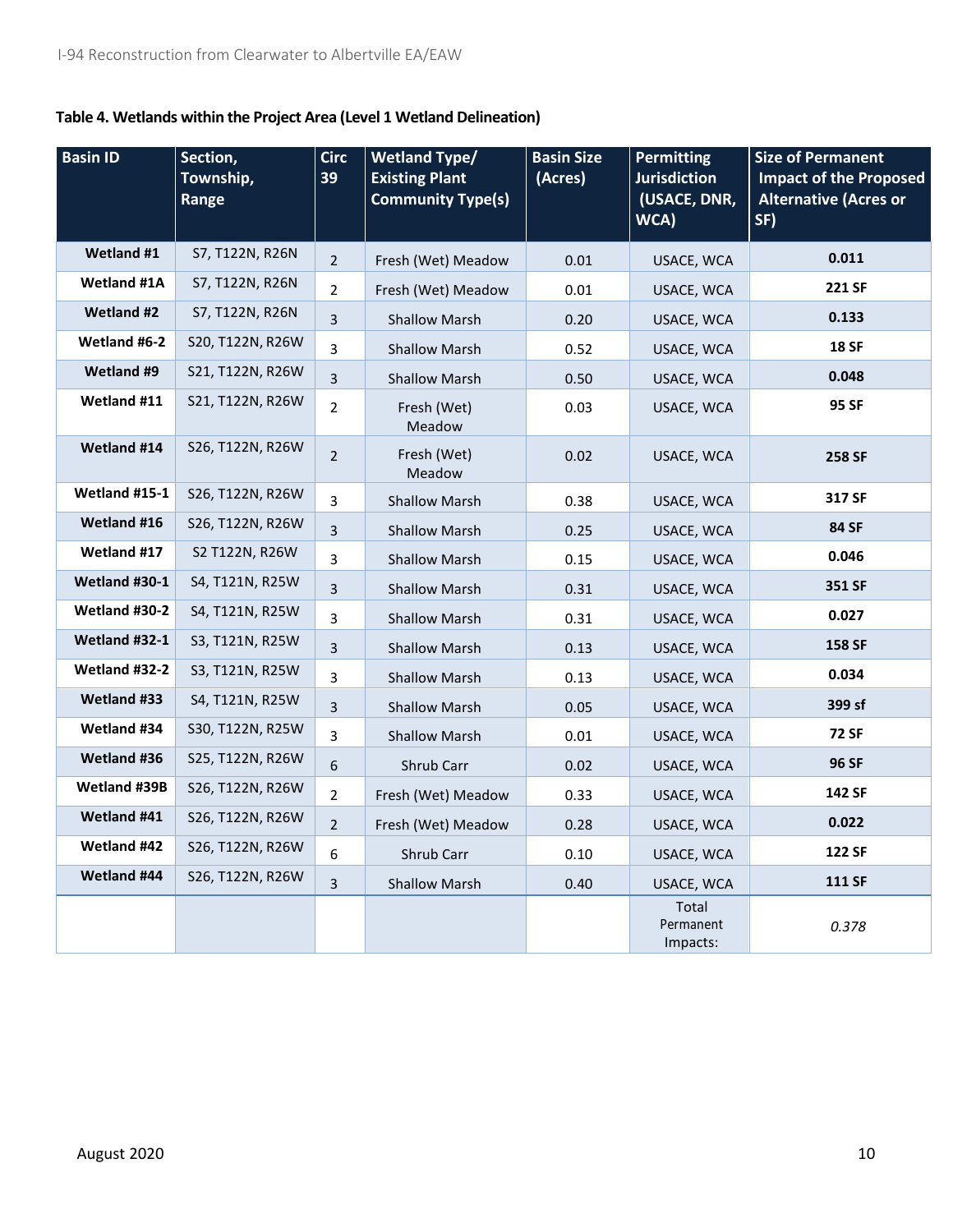| Table 5. Ditches with Wetlands in the Bottom in the Project Area (Level 1 Wetland Delineation) |  |
|------------------------------------------------------------------------------------------------|--|
|------------------------------------------------------------------------------------------------|--|

| Ditch ID                         | Section,<br><b>Township, Range</b> | <b>Circ</b><br>39 | <b>Wetland Type/</b><br><b>Existing Plant</b><br><b>Community Type(s)</b> | <b>Basin Size</b><br>(Acres) | <b>Permitting</b><br><b>Jurisdiction</b><br>(USACE, DNR,<br>WCA) | <b>Size of Permanent</b><br><b>Impact of the Proposed</b><br><b>Alternative (Acres</b><br>or Square Feet) |
|----------------------------------|------------------------------------|-------------------|---------------------------------------------------------------------------|------------------------------|------------------------------------------------------------------|-----------------------------------------------------------------------------------------------------------|
| Wet Ditch #22                    | S21, T122N,<br><b>R26W</b>         | 3                 | <b>Shallow Marsh</b>                                                      | 0.31                         | Incidental                                                       | 0.033                                                                                                     |
| Wet Ditch #23                    | S21, T122N,<br><b>R26W</b>         | 3                 | <b>Shallow Marsh</b>                                                      | 0.10                         | Incidental                                                       | 0.082                                                                                                     |
| Wet Ditch #24                    | S21, T122N,<br><b>R26W</b>         | 3                 | <b>Shallow Marsh</b>                                                      | 0.11                         | Incidental                                                       | 0.060                                                                                                     |
| Wet Ditch #25 -<br><b>Median</b> | S26, T122N,<br><b>R26W</b>         | 3                 | <b>Shallow Marsh</b>                                                      | 0.02                         | Incidental                                                       | 0.023                                                                                                     |
| Wet Ditch #26A                   | S25, T122N,<br><b>R26W</b>         | $\mathbf{3}$      | <b>Shallow Marsh</b>                                                      | 0.14                         | Incidental                                                       | 0.141                                                                                                     |
| Wet Ditch #26B                   | S25, T122N,<br><b>R26W</b>         | 3                 | <b>Shallow Marsh</b>                                                      | 0.01                         | Incidental                                                       | 0.013                                                                                                     |
| Wet Ditch #27                    | S25, T122N,<br><b>R26W</b>         | $\overline{2}$    | Fresh (Wet<br>Meadow)                                                     | 0.05                         | Incidental                                                       | 264 SF                                                                                                    |
| Wet Ditch #37                    | S25 & 26,<br>T122N, R26W           | 3                 | <b>Shallow Marsh</b>                                                      | 0.09                         | Incidental                                                       | 0.089                                                                                                     |
| Wet Ditch #39A                   | S26, T122N,<br><b>R26W</b>         | 6                 | Shrub Carr                                                                | 0.10                         | Incidental                                                       | 0.047                                                                                                     |
| Wet Ditch #40                    | S26, T122N,<br><b>R26W</b>         | 3                 | <b>Shallow Marsh</b>                                                      | 0.09                         | Incidental                                                       | 0.073                                                                                                     |
| Wet Ditch #43                    | S26, T122N,<br><b>R26W</b>         | 3                 | <b>Shallow Marsh</b>                                                      | 0.13                         | Incidental                                                       | 0.127                                                                                                     |
| Wet Ditch #45                    | S21, T122N,<br><b>R26W</b>         | 3                 | <b>Shallow Marsh</b>                                                      | 0.04                         | Incidental                                                       | 0.045                                                                                                     |
| Wet Ditch #46                    | S21, T122N,<br><b>R26W</b>         | 3                 | <b>Shallow Marsh</b>                                                      | 0.09                         | Incidental                                                       | 0.086                                                                                                     |
| Wet Ditch #50                    | S22, T122N,<br><b>R26W</b>         | 3                 | <b>Shallow Marsh</b>                                                      | 0.23                         | Incidental                                                       | 0.111                                                                                                     |
| Wet Ditch #51                    | S22, T122N,<br><b>R26W</b>         | 3                 | <b>Shallow Marsh</b>                                                      | 0.10                         | Incidental                                                       | 0.102                                                                                                     |
| Wet Ditch #52                    | S22, T122N,<br><b>R26W</b>         | 2                 | Fresh (Wet)<br>Meadow                                                     | 0.59                         | Incidental                                                       | 0.024                                                                                                     |
| Wet Ditch #53                    | S22, T122N,<br><b>R26W</b>         | 3                 | <b>Shallow Marsh</b>                                                      | 0.17                         | Incidental                                                       | 0.168                                                                                                     |
| <b>Wet Ditch</b><br>#54-1        | S22, T122N,<br><b>R26W</b>         | 3                 | <b>Shallow Marsh</b>                                                      | 0.96                         | Incidental                                                       | 0.083                                                                                                     |
| <b>Wet Ditch</b><br>#54-2        | S22, T122N,<br><b>R26W</b>         | 3                 | <b>Shallow Marsh</b>                                                      | 0.96                         | Incidental                                                       | 0.210                                                                                                     |
| Wet Ditch #55 -<br><b>Median</b> | S22, T122N,<br><b>R26W</b>         | 3                 | <b>Shallow Marsh</b>                                                      | 0.02                         | Incidental                                                       | 0.023                                                                                                     |
| Wet Ditch #56 -<br><b>Median</b> | S22, T122N,<br><b>R26W</b>         | 3                 | <b>Shallow Marsh</b>                                                      | 0.08                         | Incidental                                                       | 0.085                                                                                                     |
| Wet Ditch #57                    | S22, T122N,<br><b>R26W</b>         | 3                 | <b>Shallow Marsh</b>                                                      | 0.42                         | Incidental                                                       | 0.407                                                                                                     |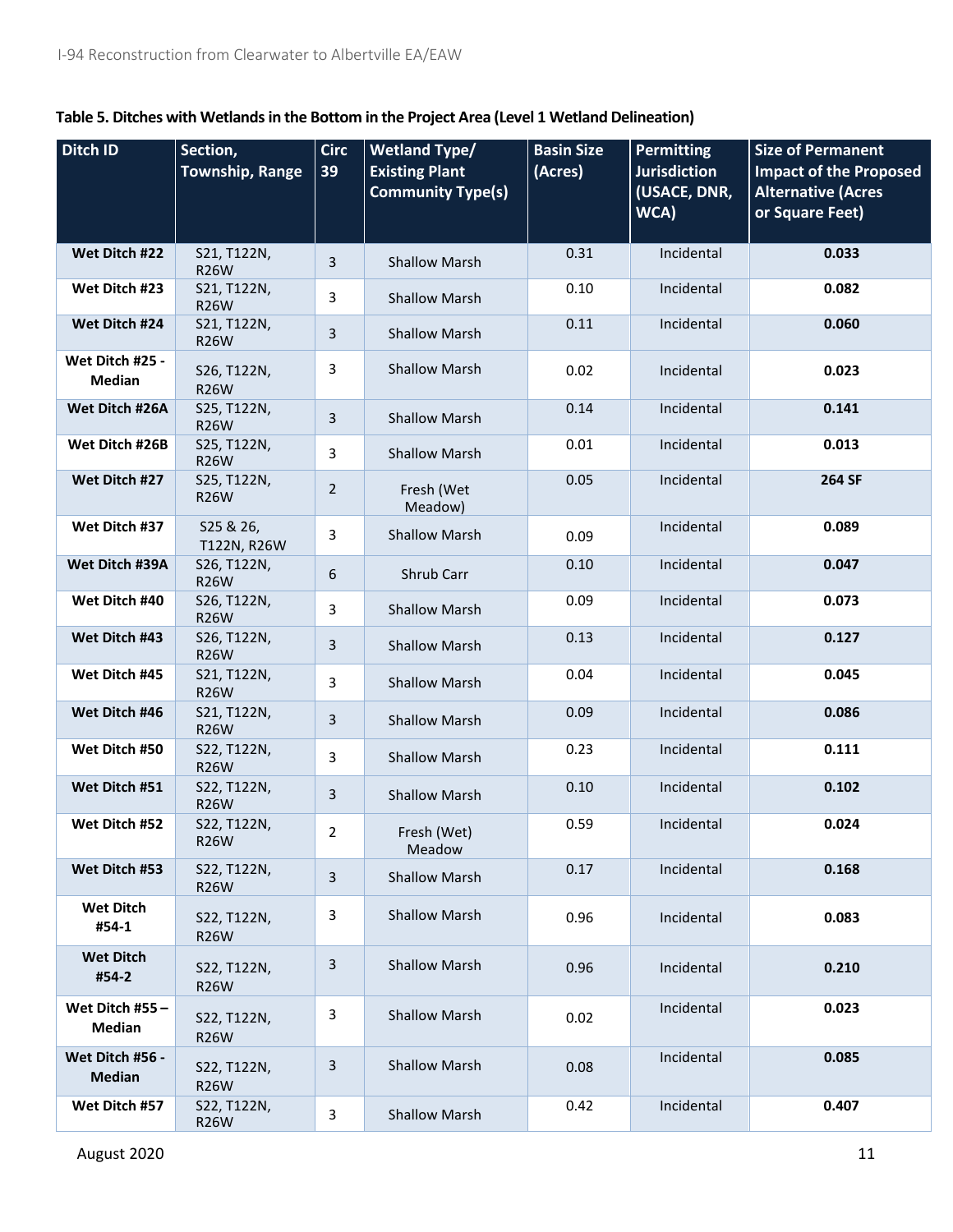I-94 Reconstruction from Clearwater to Albertville EA/EAW

| Ditch ID                         | Section,<br><b>Township, Range</b> | <b>Circ</b><br>39 | <b>Wetland Type/</b><br><b>Existing Plant</b><br><b>Community Type(s)</b> | <b>Basin Size</b><br>(Acres) | <b>Permitting</b><br><b>Jurisdiction</b><br>(USACE, DNR,<br>WCA) | <b>Size of Permanent</b><br><b>Impact of the Proposed</b><br><b>Alternative (Acres</b><br>or Square Feet) |
|----------------------------------|------------------------------------|-------------------|---------------------------------------------------------------------------|------------------------------|------------------------------------------------------------------|-----------------------------------------------------------------------------------------------------------|
| Wet Ditch #58 -<br><b>Median</b> | S23, T122N,<br><b>R26W</b>         | 3                 | <b>Shallow Marsh</b>                                                      | 0.12                         | Incidental                                                       | 0.120                                                                                                     |
| Wet Ditch #59                    | S23, T122N,<br><b>R26W</b>         | 3                 | <b>Shallow Marsh</b>                                                      | 0.01                         | Incidental                                                       | 0.012                                                                                                     |
| Wet Ditch #60A                   | S26, T122N,<br><b>R26W</b>         | 3                 | <b>Shallow Marsh</b>                                                      | 0.07                         | Incidental                                                       | 0.052                                                                                                     |
| <b>Wet Ditch</b><br>#60B-2       | S26, T122N,<br><b>R26W</b>         | 3                 | <b>Shallow Marsh</b>                                                      | 0.60                         | Incidental                                                       | 0.502                                                                                                     |
| Wet Ditch #61                    | S11, T121N,<br><b>R25W</b>         | 3                 | <b>Shallow Marsh</b>                                                      | 0.03                         | Incidental                                                       | 0.031                                                                                                     |
|                                  |                                    |                   |                                                                           |                              | <b>Total Permanent</b><br>Impacts:                               | 2.755                                                                                                     |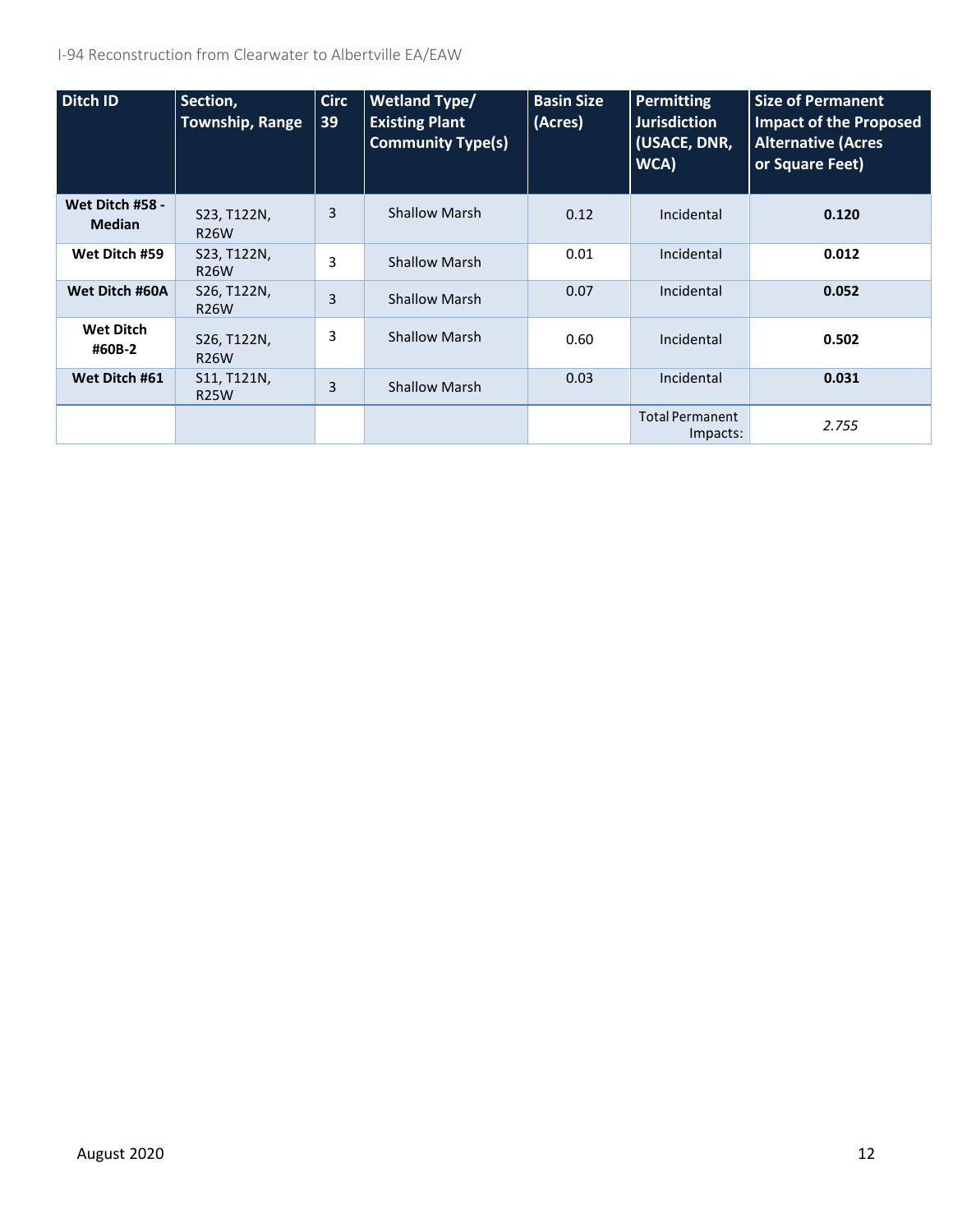| <b>Resource ID</b>        | Section,<br><b>Township, Range</b> | <b>Wetland Type/</b><br><b>Existing Plant</b><br><b>Community</b><br>Type(s) | <b>Basin Size</b><br>(Acres) | <b>Permitting</b><br><b>Jurisdiction (USACE,</b><br>DNR, WCA) | Size of Permanent Impact of the<br><b>Proposed Alternative (Acres or</b><br><b>Square Feet)</b> |
|---------------------------|------------------------------------|------------------------------------------------------------------------------|------------------------------|---------------------------------------------------------------|-------------------------------------------------------------------------------------------------|
| <b>Tributary</b><br>#20-1 | S7, T122N,<br><b>R26W</b>          | <b>Riverine</b>                                                              | 0.10                         | <b>USACE</b>                                                  | <b>117 SF</b>                                                                                   |
| <b>Tributary</b><br>#20-2 | S7, T122N,<br><b>R26W</b>          | Riverine                                                                     | 0.10                         | <b>USACE</b>                                                  | 0.013                                                                                           |
| <b>Tributary</b><br>#20-3 | S7, T122N,<br><b>R26W</b>          | Riverine                                                                     | 0.10                         | <b>USACE</b>                                                  | 0.060                                                                                           |
| Tributary<br>#20-6        | S7, T122N,<br><b>R26W</b>          | Riverine                                                                     | 0.10                         | <b>USACE</b>                                                  | <b>50 SF</b>                                                                                    |
|                           |                                    |                                                                              |                              | <b>Total Permanent</b><br>Impacts:                            | 0.077                                                                                           |

# **Table 6. Other Aquatic Resources within the Project Area (Level 1 Wetland Delineation)**

The location of each wetland impact is illustrated in Figure 7 of the EA.

# **COMPENSATION (REPLACEMENT/ENHANCEMENTS)**

Applications for wetland permits are being coordinated with the appropriate agencies with wetland jurisdiction. Expected wetland mitigation needs are refined on a continual basis during early stages of project design, and therefore subject to change. The preferred method of wetland replacement is to use established, federally and state approved wetland bank credits. Efforts will be made to replace wetland losses within the bank service area of the wetland impact. The specific wetland compensation (bank credits) to be used will be determined through consultation with the US Army Corps of Engineers (USACE) and the MnDOT Office of Environmental Stewardship (OES) as the project proceeds.

For the USACE, ditches with wetland bottoms may be replaced at a different ratio, dependent on the following items:

- If a ditch bottom wetland is filled but a new ditch created (the ditch is shifted) no mitigation is typically required.
- If a ditch bottom wetland is filled but no new ditch is created mitigation may be required at a 1:1 ratio.

The minimum amount of wetland mitigation to be required is estimated at 0.378 acres at a 2:1 ratio or 0.756 acres. The project area is located in Bank Service Area 7.

# **CONCLUSION**

Permanent wetland impacts for the Proposed Alternative are approximately 0.159 acres greater than the Preferred Alternative. Wetland impacts for the Proposed Alternative were vetted through detailed design effort and compared against the Preferred Alternative preliminary level of design detail when the EA/EAW was approved (January 10, 2019) and original permit application was submitted (January 24, 2019 with Revision March 10, 2019). Although it would incur more wetland impacts, the Proposed Alternative results in a lesser overall environmental impact.

As stated above, the Preferred Alternative provides a long-term improvement to the poor pavement condition with